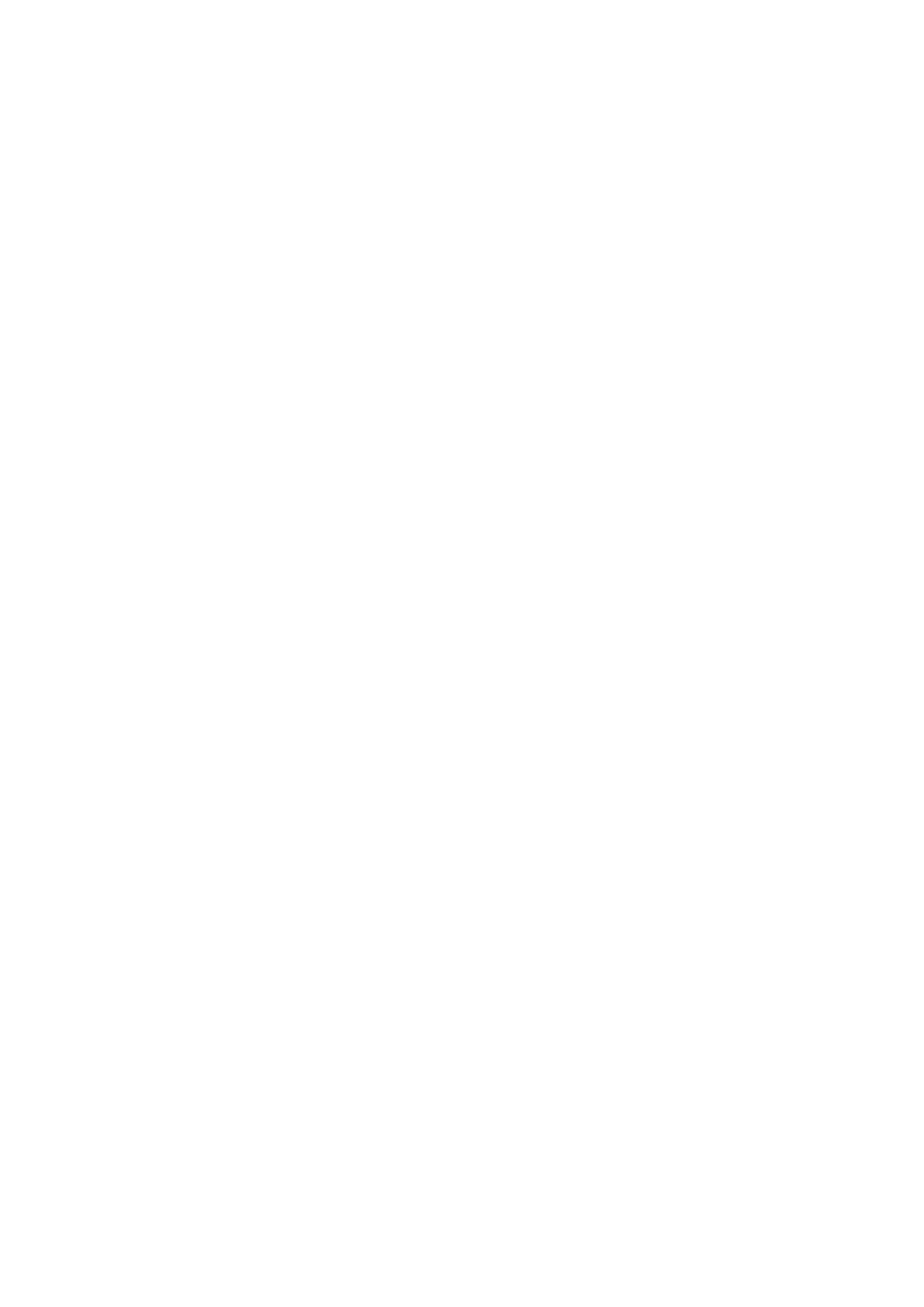## **INTRODUCTION**

Learning outcomes are the achievement of students' success obtained at school. Vocational High School (*Sekolah Menengah Kejuruan* or SMK) is one form of secondary education. Based on the Government Regulation No. 17 of 2010, article 76 paragraph 2, education in vocational high schools aims to improve the skills of students in facing all challenges of the world of work by becoming skilled and professional workers along with the progress of science and technology.

It is in line with curriculum 2013 that has been implemented for several years. In the revised curriculum 2013, students are expected to be able to be independent and know what has been learned, what is being learned, and what must be learned. In curriculum 2013, special attention was placed on structuring mindset and governance, deepening the material and expanding the material, strengthening the process, and adjusting the burden borne by students. It is hoped that with the implementation of the curriculum 2013, schools can produce competent and independent human resources.

To achieve good learning outcomes, instilling students' independent nature in learning is needed. O'Rourke and Carson (2010, p. 83) inform that "Learner autonomy is that learning has to start from the learner's existing knowledge." The effect of learning independence is important to measure the maximum achievement of learning outcomes, because, with the independence in learning, students will have broad insights and initiatives to carry out the learning process in school. According to Schunk (2012, p. 122), learning independence is the ability of students to exercise selfcontrol and self-observation and to evaluate their cognitive processes personally. Independence will encourage students to achieve and be creative. Arista and Kuswanto (2018, p. 3) add that "learning independence is defined as a form of awareness that arises from within themselves who want to receive information, manage it, and connect one part of information with another." Through developing independent attitudes in learning, students can diagnose learning difficulties and find the right solution to solve the difficulties. It will certainly become a positive influence on students themselves in terms of mastering the concept of learning.

Based on the results of observations and interviews with accounting subject teachers in class XI of Financial Accounting in Vocational High Schools in the city of Yogyakarta, the independence of student learning is still not optimal. It can be seen from the score of the mid-semester examination obtained by students in financial accounting subjects in material receivables can be said to be less good. It is said to be not good because it shows the majority of 65% on average students get grades ranging from 60 to 75 with minimum completeness criteria (*Kriteria Ketuntasan Minimum* or KKM) 75 as the lower limit of competencies that must be passed. Meanwhile, students who score 75 to 100 can be categorized very little, which is equal to 35%.

In general, students who are not independent in accounting learning can be seen when students still lack confidence in their ability to do the tests. Independence of learning can also be seen from the daily learning habits of students, such as the way students plan and do learning. Thus, students' high learning independence is essential for improving accounting learning outcomes because it will affect the creation of self-enthusiasm for learning. Students who lack learning independence are characterized by not doing assignments and paying less attention to the teacher when learning takes place, such as daydreaming and chatting with friends. Therefore, students have not applied a routine, effective, and regular learning strategy.

According to van der Stel and Veenman (2014, p. 117), students must act as active students with their own learning responsibilities. Students must also be able to plan their learning activities and implement them in a systematic and orderly way to monitor and evaluate student learning itself. Students are also still less independent in learning, so their learning achievements are below the minimum standards (Clark & Lyons, 2011, p. 293). From the above statement, it can be assumed that independence in learning is something that requires special attention in learning.

Kyndt, Gijbels, Grosemans, and Donche (2016, p. 3) state that learning also refers to an activity that is structured in terms of timespace, goals, and support. High-level learning outcomes require students to improve, recognize, and understand concepts (Van der Kleij, Feskens, & Eggen, 2015, p. 5). Further, it is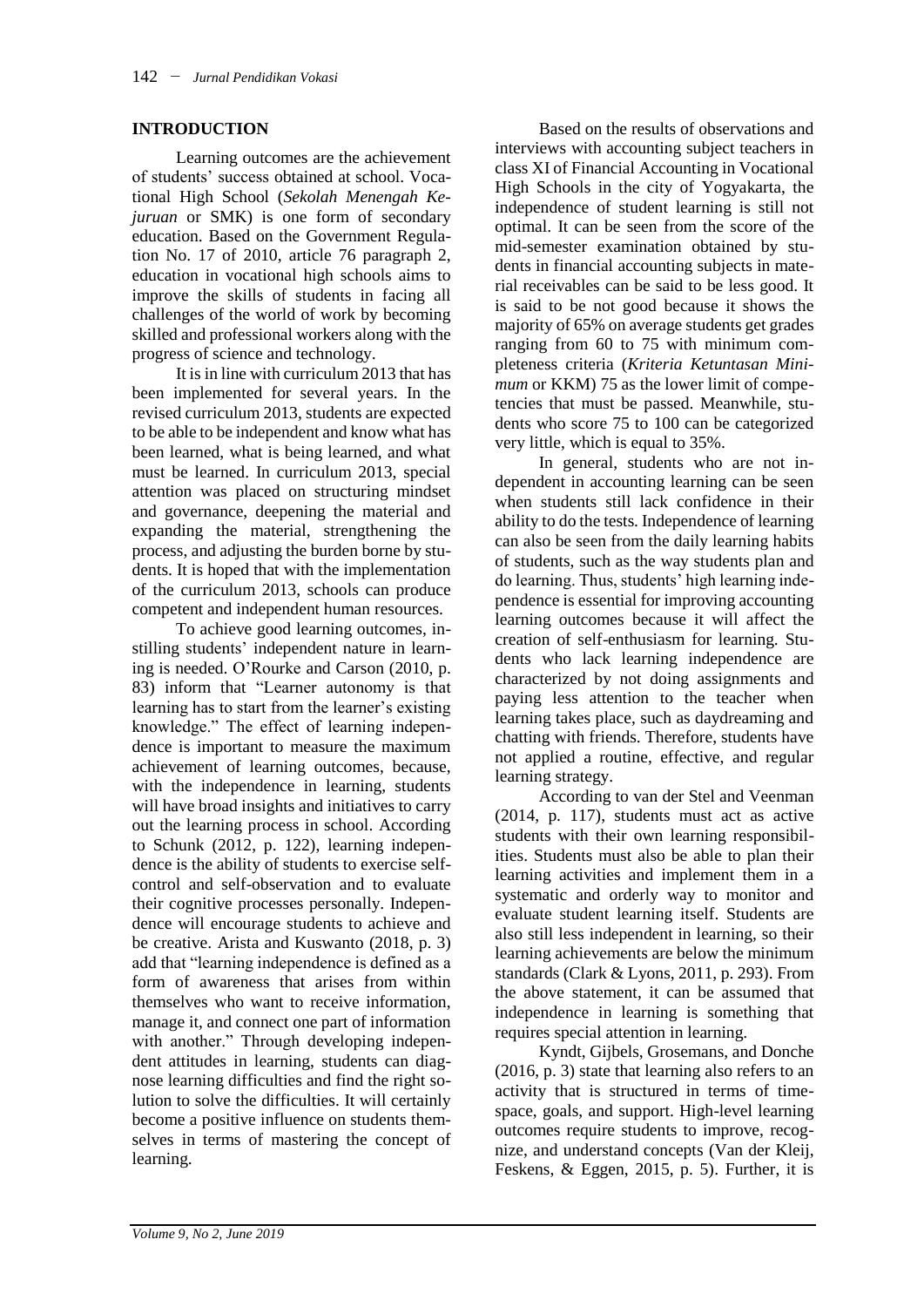followed by the statement of Fatkhurrokhman, Leksono, Ramdan, and Rahman (2018, p. 166) that learning is an activity carried out by teachers to change students to be better.

Based on the statements as mentioned earlier, it can be concluded that learning is an effort that is consciously carried out by students to change, from being unknowledgeable into knowledgeable, from not performing the right attitude to performing the right attitude, and from being unskilled to being skilled in doing things. Henderson and Trede (2017, p. 73) believe that results are an essential component of the collaborative governance framework as a feedback mechanism to ensure the proper functioning of structures and processes. According to Kyndt et al. (2016, p. 4), there is a great value in the glitter of visible learning outcomes. Moreover, Page, Meehan-Andrews, Weerakkody, Hughes, and Rathner (2017, p. 46) state that learning outcomes are reflected in the proportion of student mastery. Then, according to the Engineering Accreditation Council (2007, p. 24), the results are statements that explain what students must know, understand, and do after the completion of the study period.

According to Sjukur (2013, p. 372), learning outcomes are a final assessment of the process and introduction that has been done repeatedly and will be stored for a long time or will not even disappear forever, because the learning outcomes participate in forming the individual person always to want to achieve better results. Thus, they will change their way of thinking and produce better work behavior. From this opinion, it can be concluded that learning outcomes are improvements in the form of achievements and behavioral changes obtained by students after participating in teaching and learning activities in schools.

Accounting learning results are the results obtained by students after taking accounting subjects in school, the results of which can be in the form of student changes as indicated by the level of ability of students who experience changes and achievements that have increased. With changes or improvements in learning outcomes in accounting subjects, learning outcomes have been achieved as expected.

Self-reliance, according to Medlin and Butler (2018, p. 68), refers to teaching itself and also states that independent means learning

the best things themselves. Independence in learning is something that requires special attention in learning. According to Boeree (2013, p. 260), independence is not dependency. Independence is also the impact of learning (Birnbaum & Schmidt, 2015, p. 7).

The term independence of learning is related to several other terms: (1) self-regulated learning, (2) self-regulated thinking, (3) selfdirected learning, (4) self-efficacy, and (5) selfesteem. The definition of the five terms above is not exactly the same but has several similarities in characteristics (Prayekti, Budiman, & Budi, 2016, p. 144). Arista and Kuswanto (2018, p. 3) explains that independence of learning can be interpreted as a form of awareness that arises from within themselves who want to receive information, manage it, and connect one part of information with another. Then, Mulyono (2017, p. 690) adds that "learning independence is a person's perception or view of himself, which is formed through experience and interaction with the environment and is influenced by people who are considered important." Mukhlis, Japar, Maksum, and Adiansha (2018, p. 1033) state that learning independence is an attitude and behavior in a person to carry out independent learning activities based on his own motivations and is the result of his own experience and training without depending on others to master certain material, so that it can be used to solve the problem at hand.

By increasing student learning independence, the better the independence of learning will have an impact on the ability and learning outcomes, and vice versa. Prayekti et al. (2016, p. 146) also state that someone who has an independent attitude must be able to actualize optimally, not relying on others. Therefore, changes in someone is the result of his daily experience and independent practice to not depend on others. It is in line with Fatihah (2016, p. 200) who believes that learning independence is a person's ability to carry out learning activities with full confidence and responsibility for their actions. Then, according to Aini and Taman (2012, p. 54), learning independence is a learning activity that is carried out by students of their own volition and have high self-confidence in completing their tasks.

Independence of learning, according to Aliyyah, Puteri, and Kurniawati (2017, p. 126),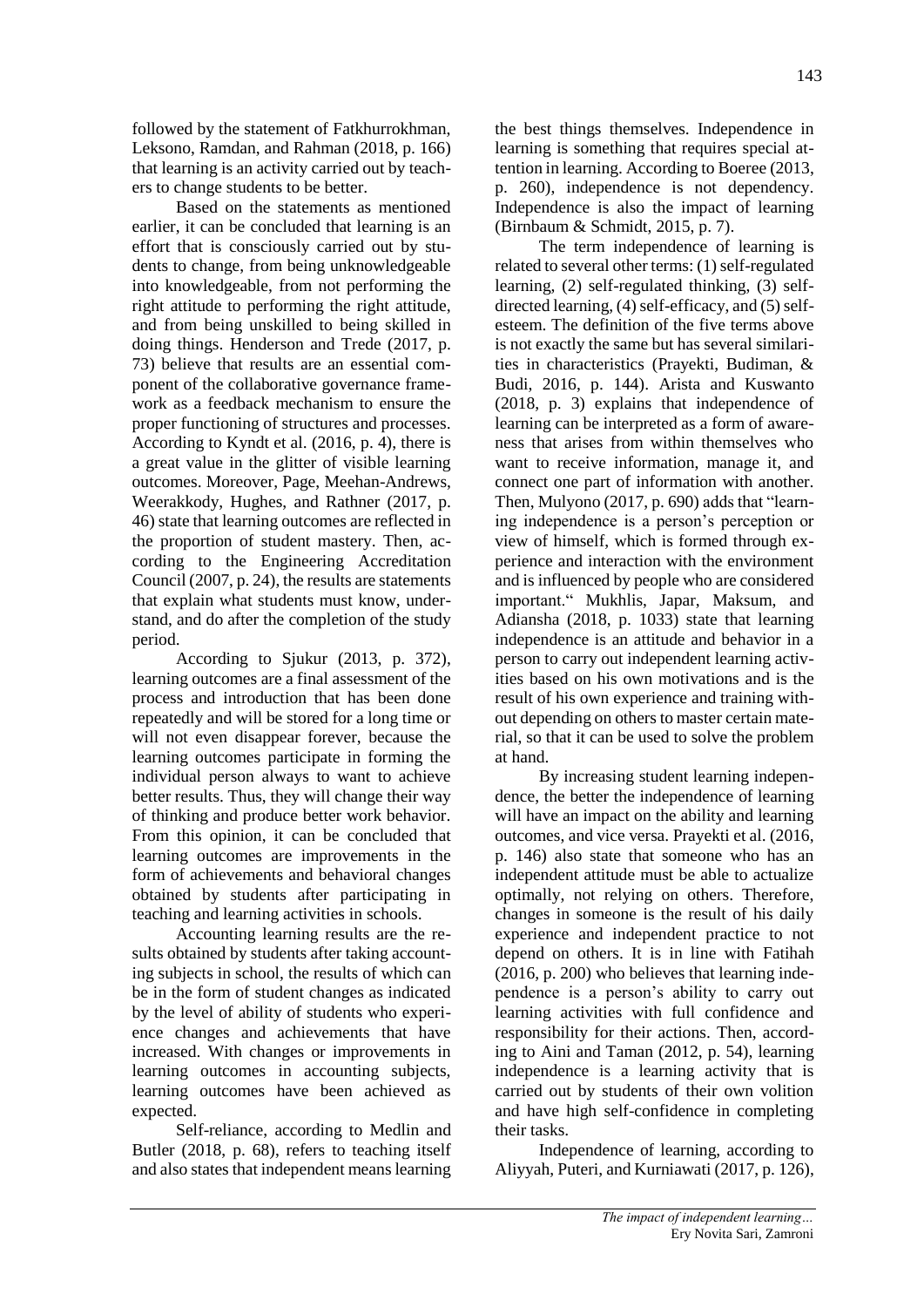is an active learning activity that is built with the knowledge or competence that is owned, both in determining the time of the study, place of learning, learning, and evaluation of learning done by the students themselves. Then, Setyowati (2018, p. 25) adds that learning independence can make students have initiative in learning, search for learning methods, carry out learning processes, practice effectiveness in learning, have independence in making decisions, working on tasks, consequences after doing assignments, repeating lessons, recalling lessons, remembering lessons, record important things, ask friends for help, and have the responsibility for doing tasks.

In-depth, there are several characteristics of learning independence that is proposed by Prayekti et al. (2016, p. 147), namely: (1) being able to think critically, creatively and innovatively; (2) being not easily affected by the opinions of others; (3) not running from or avoiding problems; (4) solving problems with deep thinking; (5) solving problems by him/ herself without asking someone for help; (6) not feeling inferior at anytime, even when he/ she has to be different from others; (7) trying to work with perseverance and discipline; (8) responsible for his own actions.

Fatihah (2016, p. 200) insists that the characteristics of learning independence are indicated by the ability to solve problems faced with behavior. With changes in behavior, children have an increase in thinking, learning to be independent without relying on help from others and not relying on learning only from the teacher, because the teacher is not the only source of knowledge, and can use shared resources and media to learn. Learning independence can be seen in students' daily learning habits, such as how to plan and do learning (Syahputra, 2017, p. 383).

The development of independence in students makes students able to do everything according to their abilities optimally and do not rely on others. Students who have high learning independence will try to complete all the exercises or assignments given by the teacher with their own abilities. If students get into trouble, then they will ask questions or discuss the trouble with friends, teachers, or other parties who are more competent in overcoming these difficulties (Fatihah, 2016, p. 200).

#### **RESEARCH METHOD**

This research is an ex post facto study with a quantitative approach. This research was conducted at State Vocational Schools in Yogyakarta City, with a population of 156 students. The variables used in this study are learning independence and student accounting learning outcomes. Two measuring instruments, namely tests and non-tests, were used in data collection. The test instrument employs multiple-choice questions, while the non-test instruments are in the form of questionnaires and documentation. The number of instruments for learning independence questionnaire is 19 statements. The form of the statement is closed statements using a Likert scale consisting of five alternative answers. Meanwhile, the number of multiple-choice questions are 26 questions.

Before the instrument was used as a data retrieval tool, first, the data were tested for validity and reliability. The Quest application using the Rasch approach was used to test the validity of the test. Determination criteria are valid if INFIT MNSQ is in the range of 0.77 <MNSQ <1.30. Thus, out of 26 questions that were tested, all of them are entirely declared valid, followed by reliability testing, which obtains values of 0.97 in high criteria. It can be seen in Figure 1.

Next, the non-test instrument validity was tested using Confirmatory Factor Analysis (CFA) using the Lisrel 8.80 application. Of the 19 questions tested, nine valid statements were obtained. It can be seen in the chart shown in Figure 2.

From the reliability test statement, a value of 0.713 is obtained. This number is obtained from calculations in the application of SPSS Version 20.

Data from the processed questionnaire was followed by an analysis of each variable to answer the research question. Previously, the analysis prerequisite test was conducted, consisting of a normality test, linearity test, and multicollinearity test. Then, it was followed by a simple-regression hypothesis test.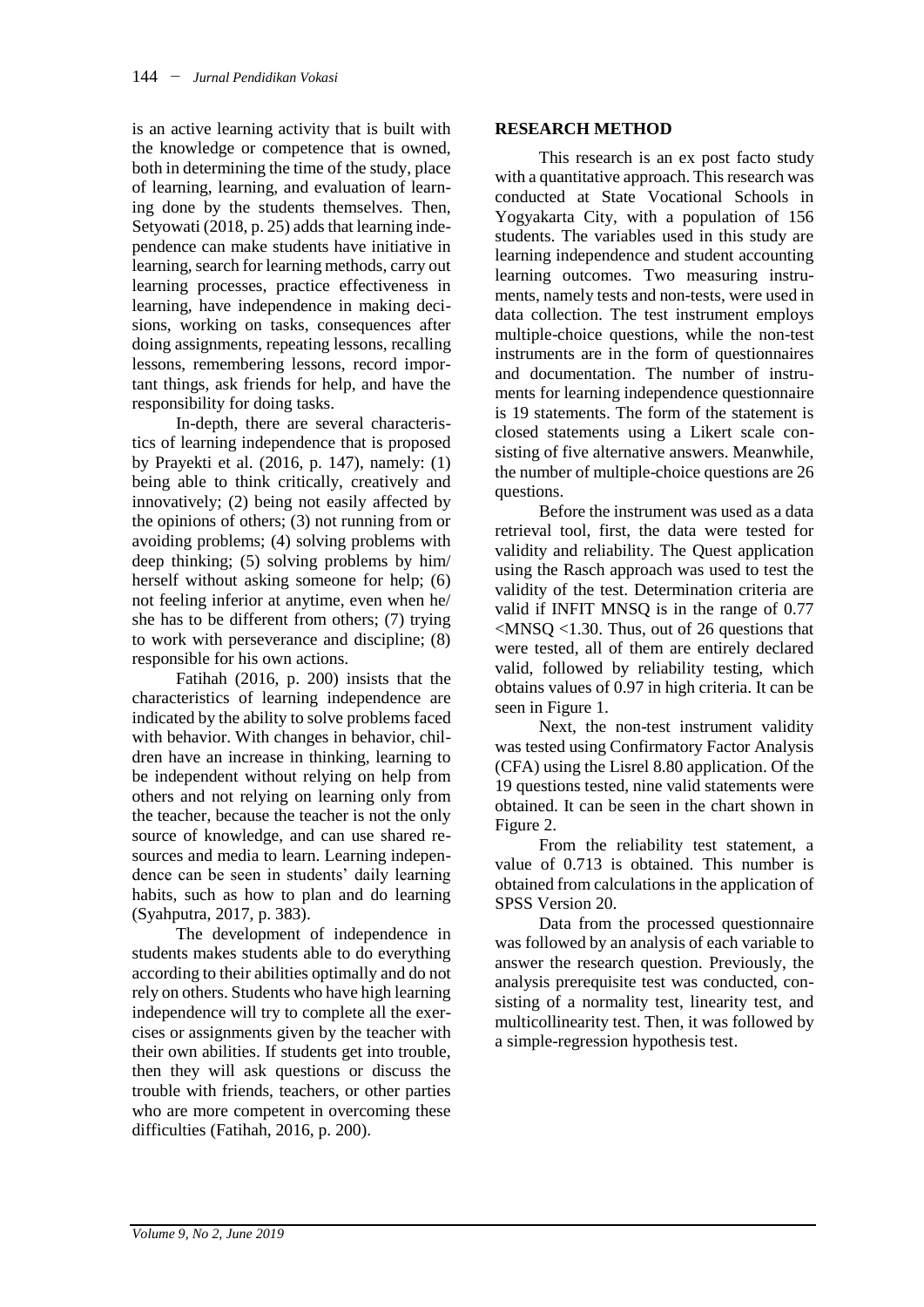| Item Fit<br>all on all $(N = 126 L = 26$ Probability Level= .50)                                                                                                                                                                                                                                                                                           |  |   |                        |                                | $21/$ 3/19 20:31 |
|------------------------------------------------------------------------------------------------------------------------------------------------------------------------------------------------------------------------------------------------------------------------------------------------------------------------------------------------------------|--|---|------------------------|--------------------------------|------------------|
| <b>INFIT</b><br><b>MNSQ</b>                                                                                                                                                                                                                                                                                                                                |  |   |                        | $1.00 \t 1.20 \t 1.40 \t 1.60$ | 1.80             |
| $1$ item $1$<br>2 item 2<br>3 item 3<br>4 item 4<br>5 item 5<br>6 item 6<br>7 item 7<br>8 item 8<br>9 item 9<br>10 item 10<br>11 item 11<br>12 item 12<br>13 item 13<br>14 item 14<br>15 item 15<br>16 item 16<br>17 item 17<br>18 item 18<br>19 item 19<br>20 item 20<br>21 item 21<br>22 item 22<br>23 item 23<br>24 item 24<br>25 item 25<br>26 item 26 |  | ÷ | ×.<br>ŵ<br>÷<br>ŵ<br>ŵ |                                |                  |

Figure 1. The Validity Results of Test Instruments



Figure 2. The Validity Results of Non-Test Instruments

## **RESULTS AND DISCUSSION**

The data of 159 respondents in this study are generally described in Table 1. It can be seen that the 159 respondents were dominated by female students as many as 154 students or 96.9% and male students as many as five students or 3.1%.

|  | Table 1. Gender |
|--|-----------------|
|--|-----------------|

| Gender       | <b>Number</b> | $\%$ |
|--------------|---------------|------|
| Male         | ╮             | 3.1  |
| Female       | 154           | 96.9 |
| <b>Total</b> | 159           | 100  |

| Table 2. Age |  |  |
|--------------|--|--|
|--------------|--|--|

| Age                      | Number | $\mathcal{O}_0$ |
|--------------------------|--------|-----------------|
| 16                       | 68     | 42.8            |
| 17                       | 90     | 56.6            |
| 18                       |        | 0.6             |
| <b>Total</b>             | 159    | 100             |
| $\overline{\phantom{a}}$ |        | -------         |

Source: Data processed in 2019

Based on Table 2, it is known that research respondents consisted of 17-year-old students as many as 90 students or 56.6%, 16 year-old students as many as 68 students or 42.8%, and 18-year-old students as many as one person or equal to 0.6%. Meanwhile, Table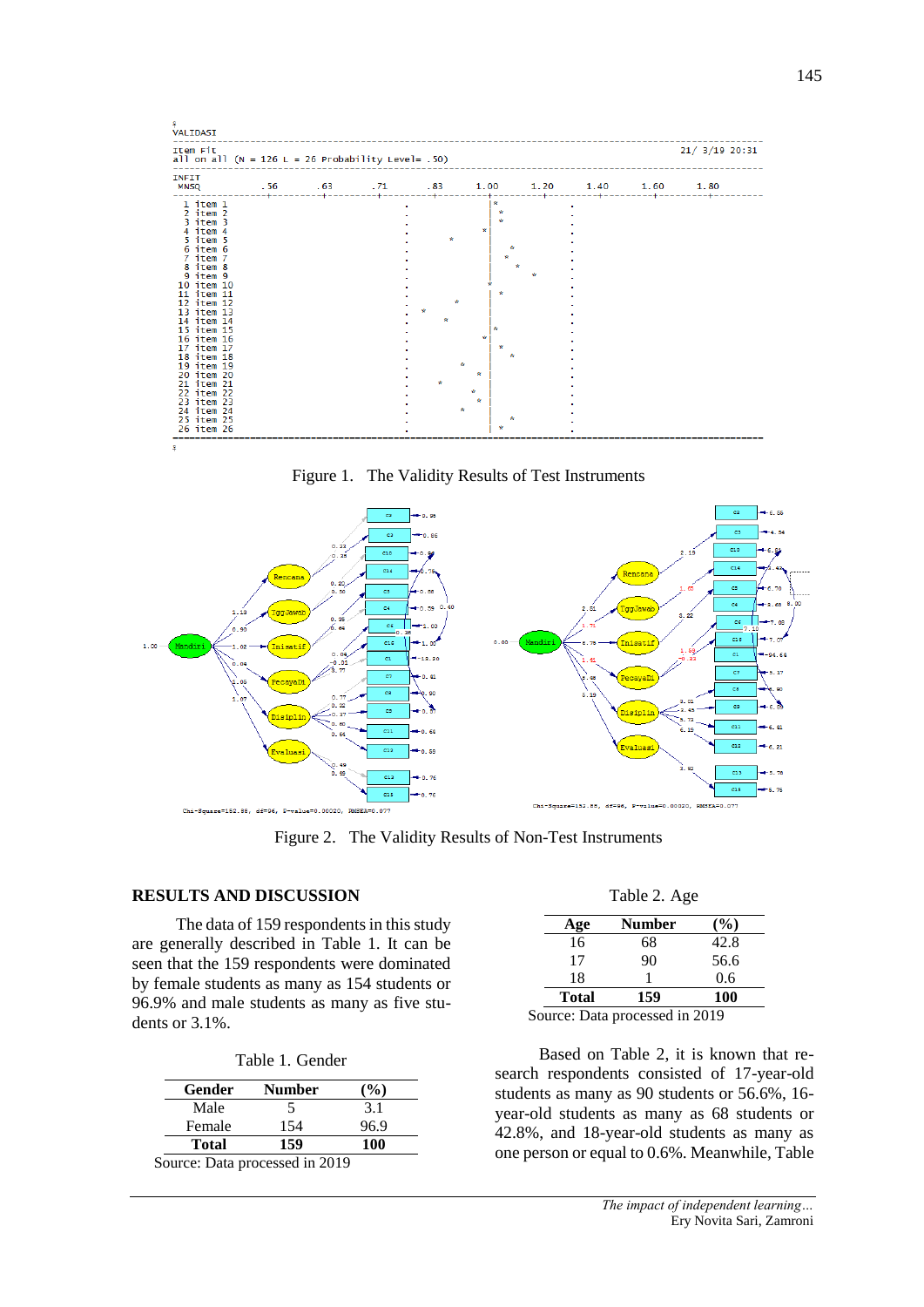3 shows that there are 93 respondents from Yogyakarta City or 58.5%, 30 students or 18.9% from Sleman Regency, and 36 students or 22.6 % are from Bantul Regency.

Table 3. Residential Districts

| Sub-district                                                                                                                                                                                                                                                                                                                                                                     | <b>Number</b> | $(\%)$ |
|----------------------------------------------------------------------------------------------------------------------------------------------------------------------------------------------------------------------------------------------------------------------------------------------------------------------------------------------------------------------------------|---------------|--------|
| Yogyakarta City                                                                                                                                                                                                                                                                                                                                                                  | 93            | 58.5   |
| Sleman                                                                                                                                                                                                                                                                                                                                                                           | 30            | 18.9   |
| Bantul                                                                                                                                                                                                                                                                                                                                                                           | 36            | 22.6   |
| <b>Total</b>                                                                                                                                                                                                                                                                                                                                                                     | 159           | 100    |
| $\alpha$ $\beta$ , $\beta$ , $\beta$ , $\beta$ , $\beta$ , $\beta$ , $\beta$ , $\beta$ , $\beta$ , $\beta$ , $\beta$ , $\beta$ , $\beta$ , $\beta$ , $\beta$ , $\beta$ , $\beta$ , $\beta$ , $\beta$ , $\beta$ , $\beta$ , $\beta$ , $\beta$ , $\beta$ , $\beta$ , $\beta$ , $\beta$ , $\beta$ , $\beta$ , $\beta$ , $\beta$ , $\beta$ , $\beta$ , $\beta$ , $\beta$ , $\beta$ , |               |        |

Source: Data processed in 2019

| <b>Educational level</b>      | <b>Number</b> | $\%$ |
|-------------------------------|---------------|------|
| Not completed primary school  |               |      |
| Elementary school             | 29            | 18.2 |
| Junior high school            | 32            | 20.1 |
| Senior high school            | 83            | 52.2 |
| College                       | 15            | 9.4  |
| Total                         | 159           | 100  |
| Course Date processed in 2010 |               |      |

Source: Data processed in 2019

Table 4 shows that the last education level of the students' fathers was dominated by high school/equivalent graduates, namely 83 people or 52.2%, followed by 32 junior high school graduates or 20.1%, 29 elementary school graduates or 18.2 %, while college graduates are only 15 people or 9.4%. In Table 5, it was found that high school/equivalent graduates dominated the last education of students' mothers, namely 68 people or 42.8%, followed by 37 junior high school graduates or 23.3%, 32 elementary school graduates or 20.1%, while college graduates are only 21 people or 13.2%, and one person does not graduate at elementary school level, or 0.6%.

Table 5. Student Mother's Latest Education

| <b>Educational level</b>     | <b>Number</b> | $\%$ |
|------------------------------|---------------|------|
| Not completed primary school |               | 0.6  |
| Elementary school            | 32            | 20.1 |
| Junior high school           | 37            | 23.3 |
| Senior high school           | 68            | 42.8 |
| College                      | 21            | 13.2 |
| <b>Total</b>                 | 159           | 100  |

Source: Data processed in 2019

Data on learning independence variables were taken from a questionnaire consisting of nine statement items. Based on the results of the research data, the highest variable X score is 44, the lowest score is 25, the mean is 34.21,

and the standard deviation obtained is 3.969. Thus, the categorization of learning independence variables is presented in Table 6.

Table 6. Variable Categorization of Independence Learning

| Category                       | <b>Score Interval</b> |     | $\left(\frac{9}{6}\right)$ |  |
|--------------------------------|-----------------------|-----|----------------------------|--|
| High                           | X > 38.17             | 22  | 13.8                       |  |
| Medium                         | 38.17 < X < 30.24     | 113 | 71.1                       |  |
| Low                            | X < 30.24             | 24  | 15.1                       |  |
| <b>Total</b>                   | 159                   | 100 |                            |  |
| Source: Data processed in 2019 |                       |     |                            |  |

Based on Table 6, it can be seen that the result of assessment on the respondents in terms of the learning independence variables are in the moderate category for 113 students or equal to 71.1%, 22 students or equal to 13.8% are in the high category, and 24 students are in a low category or equal to 15.1%.

## **Prerequisite Test for Analysis**

The prerequisite test analysis is carried out before testing the hypothesis. If the test for each variable meets the analysis prerequisites, then the test can proceed. In this prerequisite, the test includes a normality test, linearity test, and multicollinearity test. The normality test is seen from the significance of the two-tailed test from the Kolmogorov-Smirnov test, at a significance level of 0.05.

Table 7. Result of Normality Test

| <b>One-Sample Kolmogrov-Smirnov Test</b> |           |          |  |
|------------------------------------------|-----------|----------|--|
|                                          |           | Unstand. |  |
|                                          |           | Residual |  |
| N                                        |           | 159      |  |
| Normal Parameters <sup>a</sup>           | Mean      | 0.000    |  |
|                                          | Std.      | 9.562    |  |
|                                          | Deviation |          |  |
| <b>Most Extreme</b>                      | Absolute  | 0.105    |  |
| <b>Differences</b>                       |           |          |  |
|                                          | Positive  | 0.070    |  |
|                                          | Negative  | $-0.105$ |  |
| Kolmogrov-                               |           | 1.324    |  |
| Smirnov Z                                |           |          |  |
| Asymp. Sig. $(2-$                        |           | 0.60     |  |
| tailed)                                  |           |          |  |

a. Test distribution is Normal

b. Calculated from data

Source: Data processed in 2019

From Table 7, it can be seen that based on the One-Sample Kolmogrov-Smirnov Test table on Asym. Sig. (2-tailed), a number of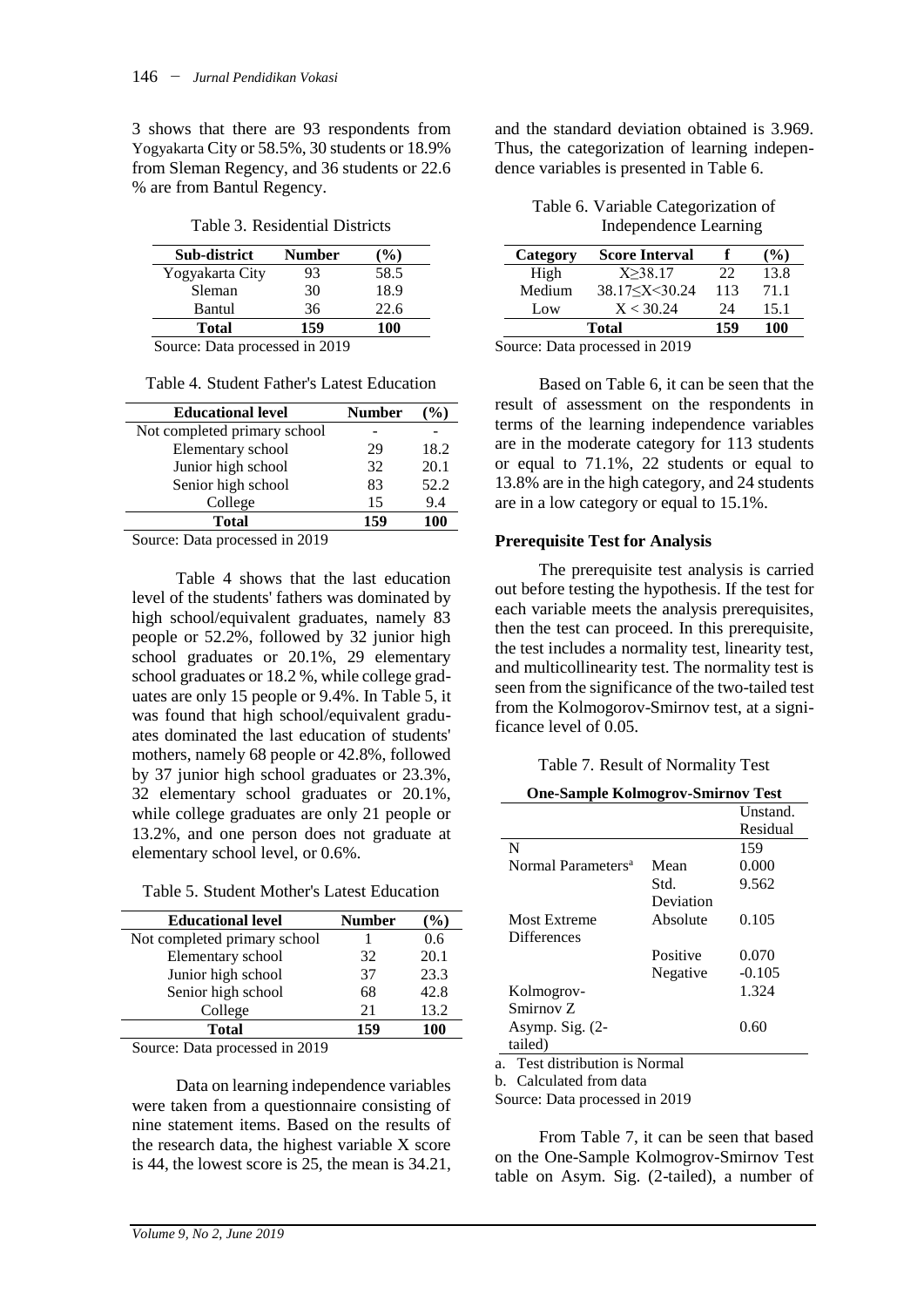0.60 is obtained. It means that the value of Asym. Sig. (2-tailed) is greater than the significant value of 0.05. Therefore, the data are declared normal, and it can proceed to further data processing.

After the normality test, the next prerequisite test is the linearity test. Two variables are said to have a linear relationship if the linearity coefficient seen in the Linear Deviation form is  $\text{Sig (P)} > 0.05$ .

Based on Table 8, the Deviation from Linearity value is 0.459. This value is greater than the significant value of 0.05. Thus, the data is declared linear.

The classic assumption of multicollinearity is the correlation between independent variables in the regression model. The rule for the Multicollinearity test is that the Tolerance value is <0.1, and the VIF value is> 10.

Based on Table 9, the Tolerance value is 1, and the VIF is 1. The Tolerance value is

greater than 0.1, and the VIF value is smaller than 10. It means that the data passed the multicollinearity test.

### **Hypothesis Testing**

Based on the results of a simple linear regression test in Table 10, it is found that the learning independence variable had a t-count value of 2.187 and a significance value smaller than  $0.05$  ( $0.030$  < $0.05$ ). It indicates that learning independence had a positive and significant effect on students' accounting learning outcomes.

Table 11 shows that the results of the Adjusted R Square test in this study obtained a number of 0.23. It means that the influence of learning independence on student learning outcomes is 23%, while other variables influence the remaining 77%.

Table 8. Result of Linearity Test of Learning Independence with Learning Outcomes

| <b>ANOVA Table</b> |                            |                          |       |      |  |
|--------------------|----------------------------|--------------------------|-------|------|--|
|                    |                            |                          |       | Sig. |  |
|                    | $(Y)^*(X3)$ Between Groups | (Combined)               | 1.203 | .264 |  |
|                    |                            | Linearity                | 4.786 | .030 |  |
|                    |                            | Deviation from Liniarity | 1.004 | .459 |  |
|                    | Dete sur i i se i i 0010   |                          |       |      |  |

Source: Data processed in 2019

Table 9.Result of Multicolliniearity Test

|                  | Coefficients <sup>a</sup> |                  |       |  |
|------------------|---------------------------|------------------|-------|--|
|                  |                           | <b>Tolerance</b> | VIF   |  |
|                  | (Constant)                |                  |       |  |
|                  | Learning Independence     | 1.000            | 1.000 |  |
| assessed in 2010 |                           |                  |       |  |

Source: Data processed in 2019

Table 10. Results of Simple Linear Regression Analysis

|       |                             |              | Coefficients <sup>a</sup> |              |        |      |
|-------|-----------------------------|--------------|---------------------------|--------------|--------|------|
| Model |                             |              | Unstandardized            | Standardized |        |      |
|       |                             | Coefficients |                           | Coefficients |        | Sig. |
|       |                             | B            | Std. Error                | Beta         |        |      |
|       | (Constant)                  | 79.792       | 6.623                     |              | 12.048 | .000 |
|       | Learning Independence $(X)$ | .421         | .192                      | .172         | 2.187  | .030 |

a. Dependent Variable: Learning Outcomes (Y)

Source: Data processed in 2019

#### Table 11. Determination Coefficient Test Results  $(R^2)$

| Model Summary <sup>b</sup>                             |                  |          |      |                                              |  |  |  |  |
|--------------------------------------------------------|------------------|----------|------|----------------------------------------------|--|--|--|--|
| Model                                                  |                  | R Square |      | Adjusted R Square Std. Error of the Estimate |  |  |  |  |
|                                                        | 172 <sup>a</sup> | .030     | .023 | 9.593                                        |  |  |  |  |
| a. Predictors: (Constant), Learning Independence $(X)$ |                  |          |      |                                              |  |  |  |  |

b. Dependent Variable: Learning Outcomes (Y)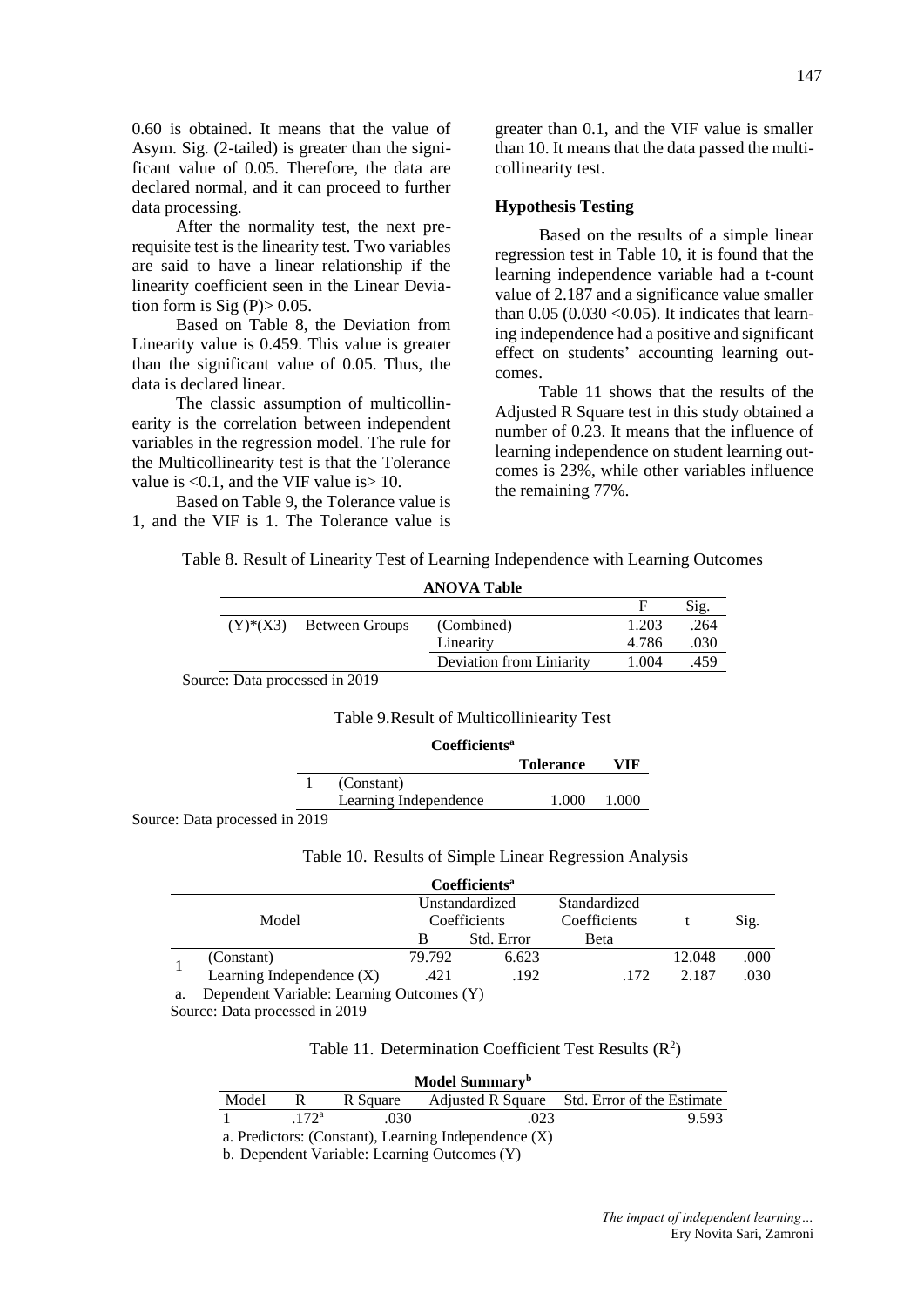The results of this study are supported by Mulyono, Asmawi, and Nuriah (2018) who state that there is an interaction effect between learning and independent learning models on students' mathematics learning outcomes; after controlling students' initial abilities, the students' mathematics learning outcomes using learning models with learning independence is higher than the result of students' learning using a facilitator model. It is seen from the analysis of the t-test, which is greater than t table, which is equal to 4.90> 2.39. Moreover, the average value obtained when students' learning independence is high is 73.18, when compared to student facilities which are only 55.97. Therefore, it can be concluded that students who have a high level of learning independence will automatically have a good influence on their learning outcomes.

A research conducted by Kharismawan, Haryani, and Nuswowati (2018) found that the level of students' learning independence increases with learning Problem-Based Learning. The instrument used in this study was a questionnaire with a Likert scale. Then, the results of the analysis of the questionnaire found that students' learning independence increased. The characteristics used in this study are as follows: (1) students are able to think critically, creatively and innovatively; (2) students are not easily influenced by the opinions of others; (3) students do not run or avoid problems; (4) students solve problems with deep thinking; (5) when facing a problem, students solve it by themselves without asking for help from others; (6) students do not feel inferior when they must become different from others; (7) students strive to work diligently and discipline; (8) students are responsible for their own actions.

Further, Syahroni, Dewi, and Kasmui (2016) conducted a quasi-experimental study with a control group design that was not equivalent to learning independence characteristics, including students could determine their approach to learning optimally and efficiently, are responsible for decisions that had been taken, and are able to work with other people to expand their knowledge. Based on the results of a sudden observation of student independence, it shows that the average score of independent learning was 85.47 for an experimental class, while the control class scored 69.94.

A research conducted by Saefullah, Siahaan, and Sari (2017) examines the relationship between learning independence attitudes and student learning achievement. The results of the study show that there is a positive and significant correlation between attitudes of learning independence and learning achievement. There are six indicators used in this study, namely the independence of others, having self-confidence, being disciplined, having a sense of responsibility, being based on their own initiative, and exercising self-control. Based on the results of the calculation of the correlation coefficient  $r = 0.64$ , where r table 5% is found 0.355, so that the r count> r table  $(0.64 > 0.355)$ , there is a positive relationship between the attitudes of learning independence and learning achievement. The contribution of students' independence attitude is 40.96%. Then, Hasibuan, Saragih, and Amry (2018) find that students' learning independence increases after learning to use learning tools based on realistic mathematical approaches that have been developed. It is concluded based on the students' response given in experiment II, which has a high category, that is equal to 92.87%.

Students' learning independence to being able to understand the material, and working on the questions given by the teacher are some of the characteristics of students' positive learning independence. In addition, students who have positive learning independence also have the responsibility to complete all tasks assigned to them. Therefore, positive learning independence is very important for every student to have so that students' learning outcomes are said to be good.

# **CONCLUSION**

Students' learning independence has a positive and significant effect on student accounting learning outcomes. It means that the higher the students' learning independence, the higher the accounting learning outcomes of students.

# **ACKNOWLEDGMENT**

The researchers sincerely thank the colleagues who have provided encouragement and very constructive input to the authors so this article can be completed well and on time.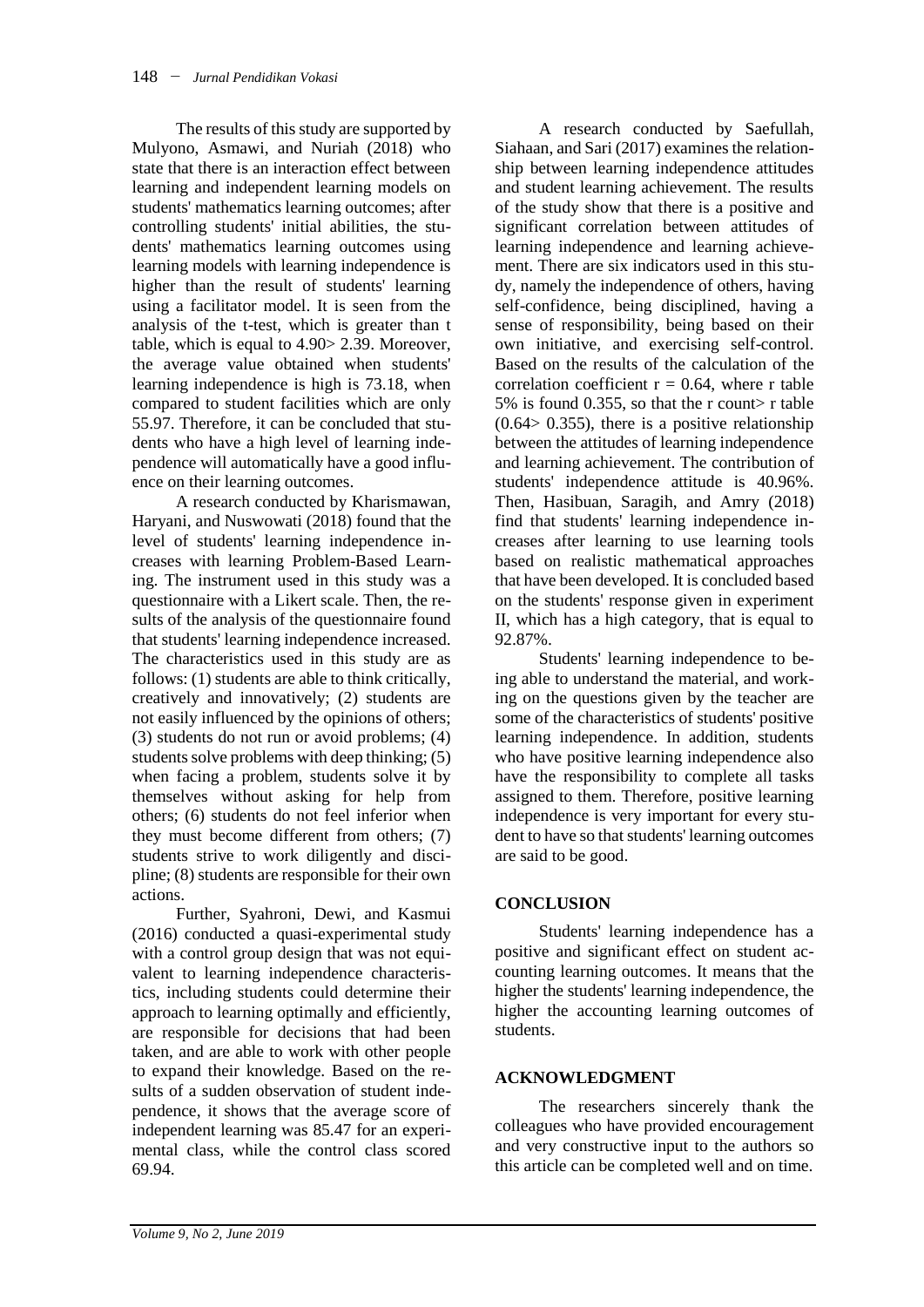## **REFERENCES**

- Aini, P. N., & Taman, A. (2012). Pengaruh kemandirian belajar dan lingkungan belajar siswa terhadap prestasi belajar akuntansi siswa kelas XI IPS SMA Negeri 1 Sewon Bantul tahun ajaran 2010/2011. *Jurnal Pendidikan Akuntansi Indonesia*, *10*(1), 48–65. https://doi.org/10.21831/jpai.v10i1.921
- Aliyyah, R. R., Puteri, F. A., & Kurniawati, A. (2017). Pengaruh kemandirian belajar terhadap hasil belajar IPA. *Jurnal Sosial Humaniora*, *8*(2), 126–143. https://doi. org/10.30997/jsh.v8i2.886
- Arista, F. S., & Kuswanto, H. (2018). Virtual physics laboratory application based on the Android Smartphone to improve learning independence and conceptual understanding. *International Journal of Instruction*, *11*(1), 1–16. https://doi.org/ 10.12973/iji.2018.1111a
- Birnbaum, M. H., & Schmidt, U. (2015). The impact of learning by thought on violations of independence and coalescing. *Decision Analysis*, *12*(3), 144–152. https://doi.org/10.1287/deca. 2015.0316
- Boeree, C. G. (2013). *Personality theories: Melacak kepribadian anda bersama psikolog dunia*. Yogyakarta: PrismaSophie. Retrieved from https:// www.goodreads.com/book/show/76551 65-personality-theories
- Clark, R. C., & Lyons, C. C. (2011). *Graphics for learning: Proven guidelines for planning, designing, and evaluating visuals in training materials*. Hoboken, NJ: John Wiley & Sons.
- Engineering Accreditation Council. (2007). *Engineering programme accreditation manual*. Kuala Lumpur: Board of Engineers Malaysia.
- Fatihah, M. Al. (2016). Hubungan antara kemandirian belajar dengan prestasi belajar PAI siswa kelas III SDN Panularan Surakarta. *At-Tarbawi: Jurnal Kajian Kependidikan Islam*, *1*(2), 197–208. https://doi.org/10.22515/at tarbawi.v1i2.200
- Fatkhurrokhman, M., Leksono, S. M., Ramdan, S. D., & Rahman, I. N. (2018). Learning strategies of productive lesson at vocational high school in Serang City. *Jurnal Pendidikan Vokasi*, *8*(2), 163– 172. https://doi.org/10.21831/jpv.v8i2. 19485
- Government Regulation No. 17 of 2010 on Educational Management and Implementation (2010). Republic of Indonesia.
- Hasibuan, A. M., Saragih, S., & Amry, Z. (2018). Development of learning materials based on realistic mathematics education to improve problem solving ability and student learning independence. *International Electronic Journal of Mathematics Education*, *14*(1), 243–252. https://doi.org/ 10.29333/iejme/4000
- Henderson, A., & Trede, F. (2017). Strengthening attainment of student learning outcomes during work-integrated learning: A collaborative governance framework across academia, industry and students. *Asia-Pacific Journal of Cooperative Education*, *18*(1), 73–80.
- Kharismawan, B., Haryani, S., & Nuswowati, M. (2018). Application of a pbl-based modules to increase critical thinking skills and independence learning. *Journal of Innovative Science Education*, *7*(1), 78–86. https://doi.org/ 10.15294/JISE.V7I1.23220
- Kyndt, E., Gijbels, D., Grosemans, I., & Donche, V. (2016). Teachers' everyday professional development: Mapping informal learning activities, antecedents, and learning outcomes. *Review of Educational Research*, *86*(4), 1111– 1150. https://doi.org/10.3102/00346543 15627864
- Medlin, R. G., & Butler, J. L. (2018). Thinking skills, academic intrinsic motivation, academic self-concept, and academic independence in homeschooled children. *Journal of Unschooling and Alternative Learning*, *12*(24), 62–90. Retrieved from https://jual.nipissingu. ca/wp-content/uploads/sites/25/2018/10 /v12243.pdf